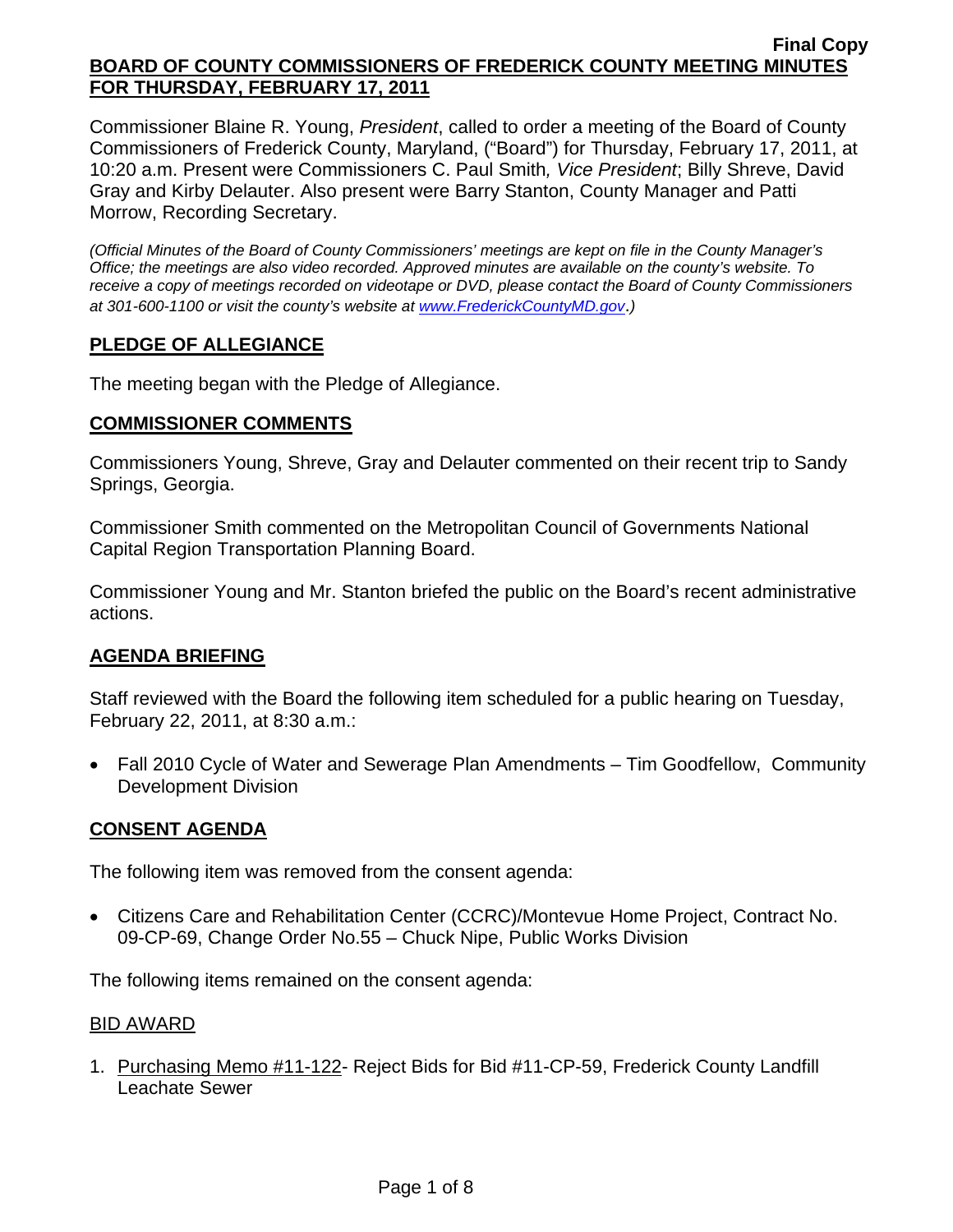# BOARD OF EDUCATION (BOE) SCHOOL CONSTRUCTION EXPENSE FUND AMENDMENT

• #11-04 and BT-11-100

# GRANT

• Emergency Number Systems Board Grant Application – Chip Jewell, Emergency Management Division

## MISCELLANEOUS

• Medical Assistance Memorandum of Understanding and Budget Transfer - Dr. Barbara Brookmyer and Dr. Monica Grant, Health Services Division

Commissioner Smith moved to approve the consent agenda as amended. Commissioner Shreve seconded the motion that passed 5-0.

## **ADMINISTRATIVE BUSINESS**

## **Citizens Care and Rehabilitation Center (CCRC)/Montevue Home Project, Contract No. 09-CP-69, Change Order No.55 – Chuck Nipe, Public Works Division**

Mr. Tom Meunier and Mr. Dave Ennis commented on the change order request.

Commissioner Delauter moved to approve the change order as presented. Commissioner Shreve seconded the motion that passed 5-0.

## **Approval of Board of County Commissioners' Meeting Minutes**

The following minutes were unanimously approved as amended:

- ♦ Thursday, January 27, 2011
- ♦ Thursday, January 27, 2011 Closed Session
- ♦ Tuesday, February 1, 2011 Evening
- ♦ Thursday, February 3, 2011
- ♦ Thursday, February 3, 2011 Closed Session
- ♦ Tuesday, February 8, 2011

# **Establishment of Frederick County Government Public-Private Partnership Committee – Barry Stanton, County Manager**

Mr. Stanton presented to the Board the concept of the public-private partnership which has been successfully used by local governments to reduce costs and to accomplish other goals.

Commissioner Shreve moved to approve the establishment of a Public-Private Partnership Committee. Commissioner Delauter seconded the motion that passed 5-0.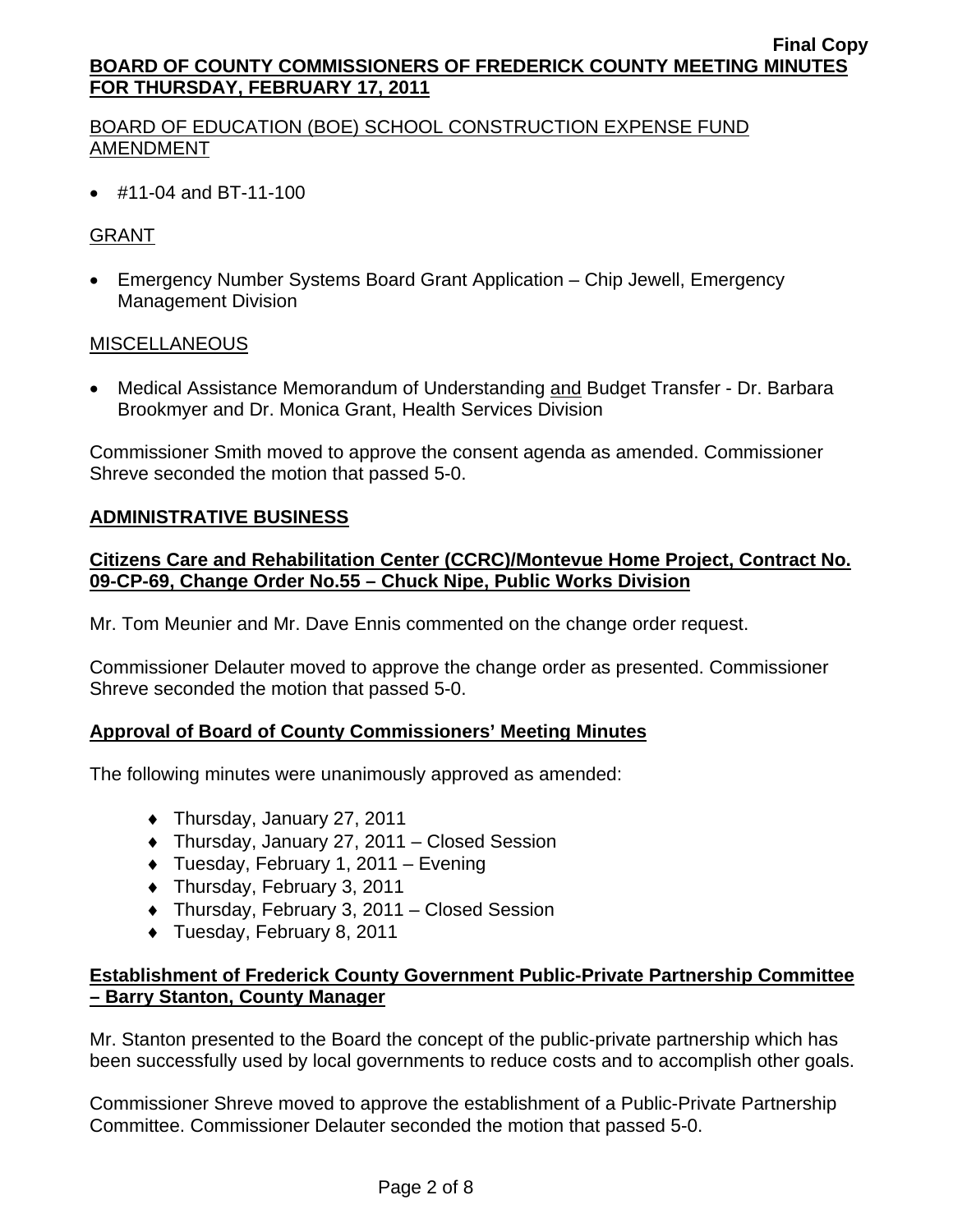It was indicated a public meeting could be scheduled when working through the process of exploring the outsourcing of services.

## **Legislative Issues – John Mathias, Office of the County Attorney and Ragen Cherney, Office of the County Manager**

Mr. Mathias and Mr. Cherney briefed the Board on the issues before the Frederick County delegation members.

By unanimous consent the Board voted in support of:

- HB 150/SB 166 Corkage Bill;
- HB 479/SB 821 Winery Events at Farmers Markets Bill; and
- HB 462 Delegate Hogan's Statewide School Bus Camera Bill

By unanimous consent the Board voted to communicate to the Governor O'Malley their opposition to the Sustainable Growth and Agriculture Preservation Act of 2011 (HB 1107/SB 846).

## **WORKSESSION**

## **Presentation by the Frederick County Human Relations Commission (HRC) – Hayden Duke, Frederick County HRC**

Mr. Duke, Chair; Angela Spencer, Vice-Chair; and members Garth Phoebus and Adeyemi Adeoye presented the FY 2010 HRC Annual Report.

This item was for information only and no action was taken.

It was indicated the Board would forward the Frederick County 2010-2014 Strategic Plan to the HRC and the HRC would provide position papers to the Board on any relevant issues they were involved with.

# **FY 2011 Second Quarter Financial Report – Erin White, Finance Division**

The following Finance Division staff presented the financial results for Frederick County for the six months ended December 31, 2010:

- Rob Riley General Fund;
- Regina Howell Water and Sewer Enterprise Fund and the Solid Waste Management Enterprise Fund;
- Erin White Citizens Care and Rehabilitation Center Enterprise Fund; Montevue Home Enterprise Fund; and Permitting and Development Review Division Enterprise Fund; and
- Kathy Tritsch Fire/Rescue Tax Districts Special Revenue Fund.

No action was taken by the Board as this item was informational.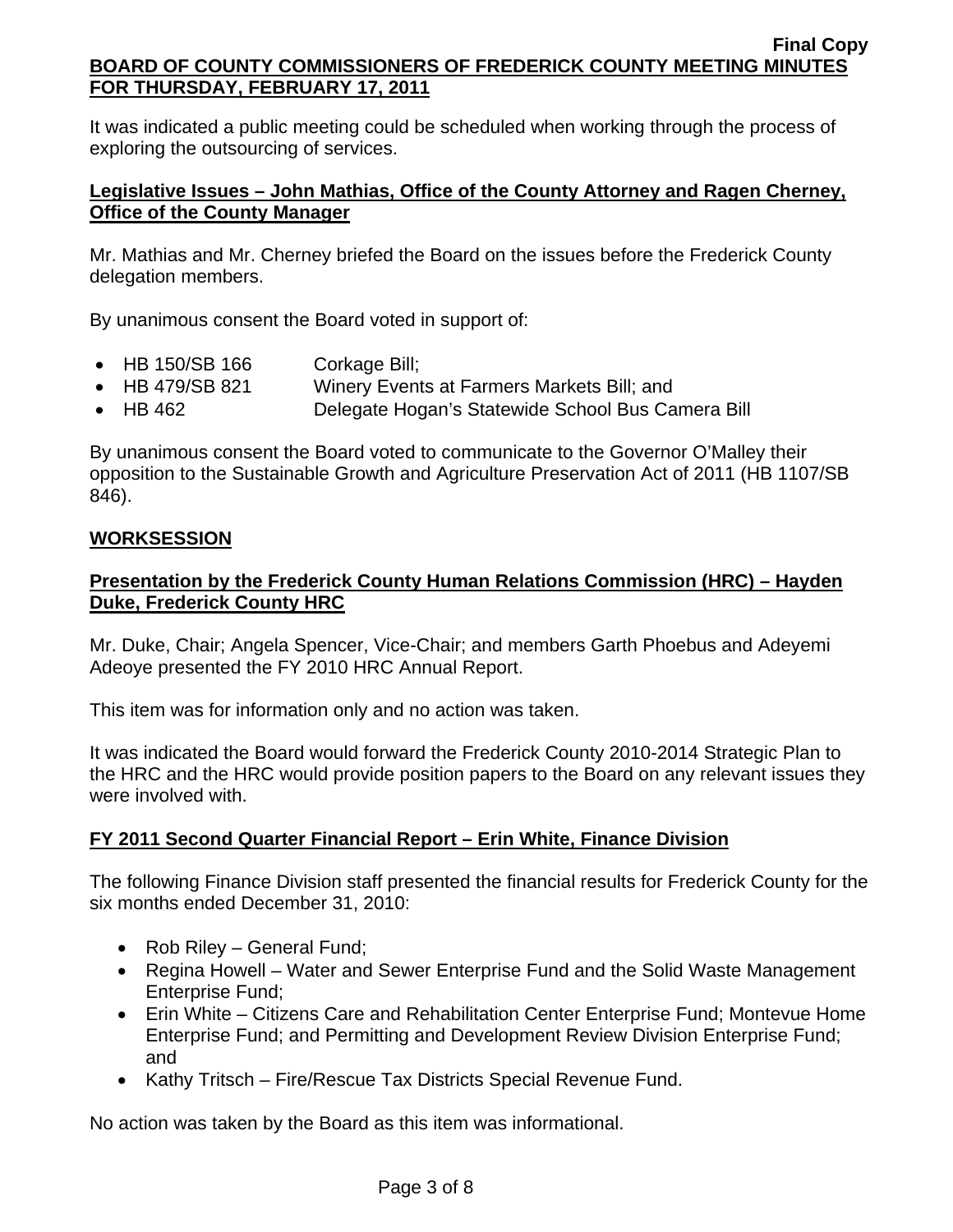(Commissioner Gray left the meeting at 12:20 p.m.)

## **COMMISSIONER COMMENTS**

Commissioner Young noted Commissioner Gray was attending the grand opening of the Catoctin Creek Nature Center at 1:00 p.m. He also indicated he would not be attending as it was not something he would have supported.

## **PUBLIC COMMENTS**

None.

# **QUESTIONS – PRESS**

None.

## **CLOSED SESSION**

Commissioner Smith moved to go into closed session in accordance with Maryland Annotated Code State Government Article § 10-508(a) (7) To consult with counsel to obtain legal advice on a legal matter.; and (8) To consult with staff, consultants, or other individuals about pending or potential litigation. Commissioner Shreve seconded the motion that passed 4-0 with Commissioner Gray absent.

## **ADJOURN**

The meeting adjourned at 1:10 p.m.

Patricia A. Morrow Recording Secretary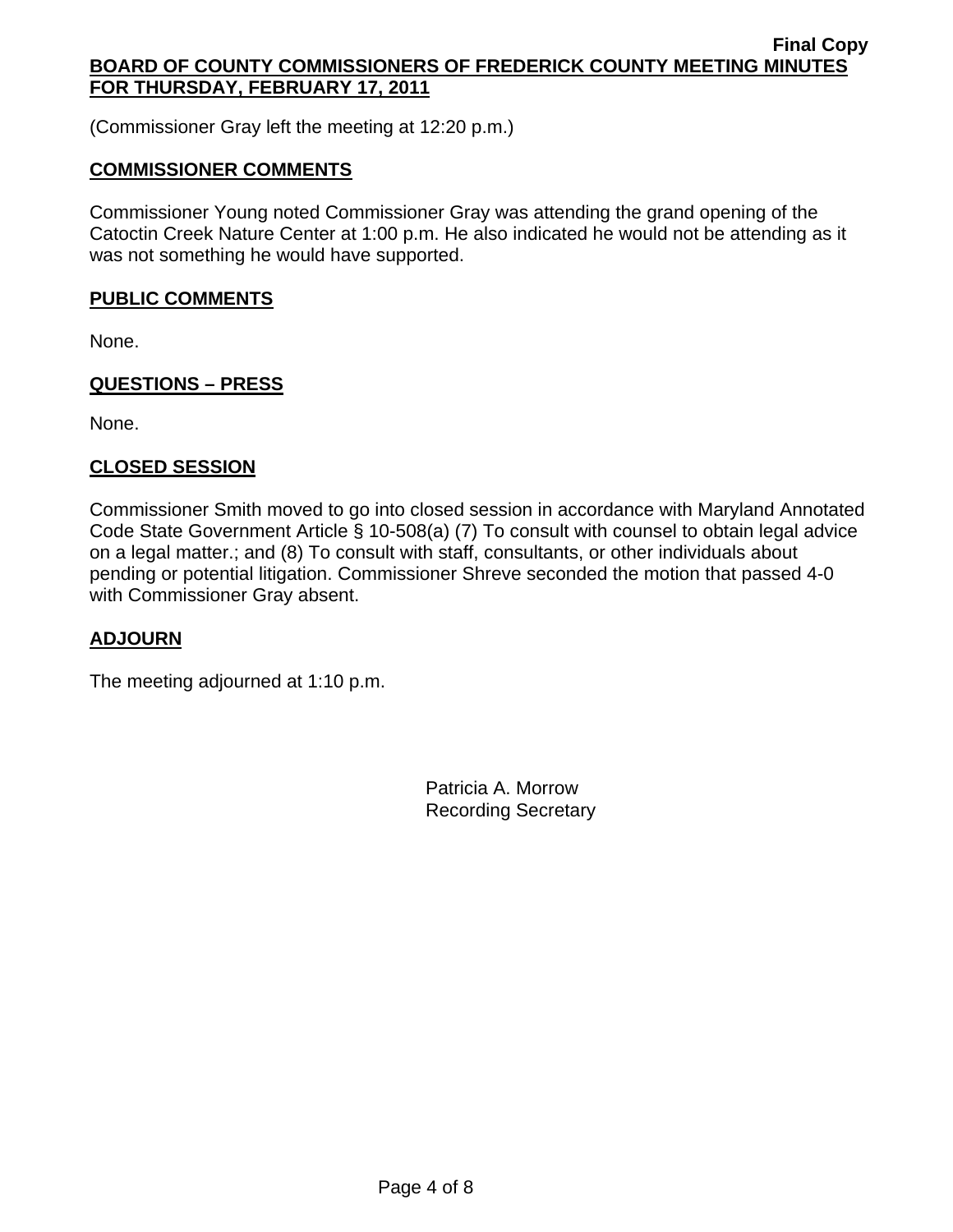## **FORM OF STATEMENT FOR CLOSING THE MEETING OF THURSDAY, FEBRUARY 17, 2011**

# **STATUTORY AUTHORITY TO CLOSE SESSION**

#### **State Government Article §10-508(a)**

(7) To consult with counsel to obtain legal advice on a legal matter; and (8) To consult with staff, consultants, or other individuals about pending or potential litigation.

#### **Motion:**

Commissioner Smith moved to proceed into closed session in accordance with Maryland Annotated Code State Government Article § 10-508(a) (7) To consult with counsel to obtain legal advice on a legal matter; and (8) To consult with staff, consultants, or other individuals about pending or potential litigation. Commissioner Delauter seconded the motion that passed 4-0 with Commissioner Gray absent.

#### **Time and Location:**

12:45 p.m.– Third Floor Meeting Room, Winchester Hall

## **Topic to be Discussed:**

 $\overline{a}$ 

To discuss whether to participate in a pending court proceeding.

Patricia Morrow Recording Secretary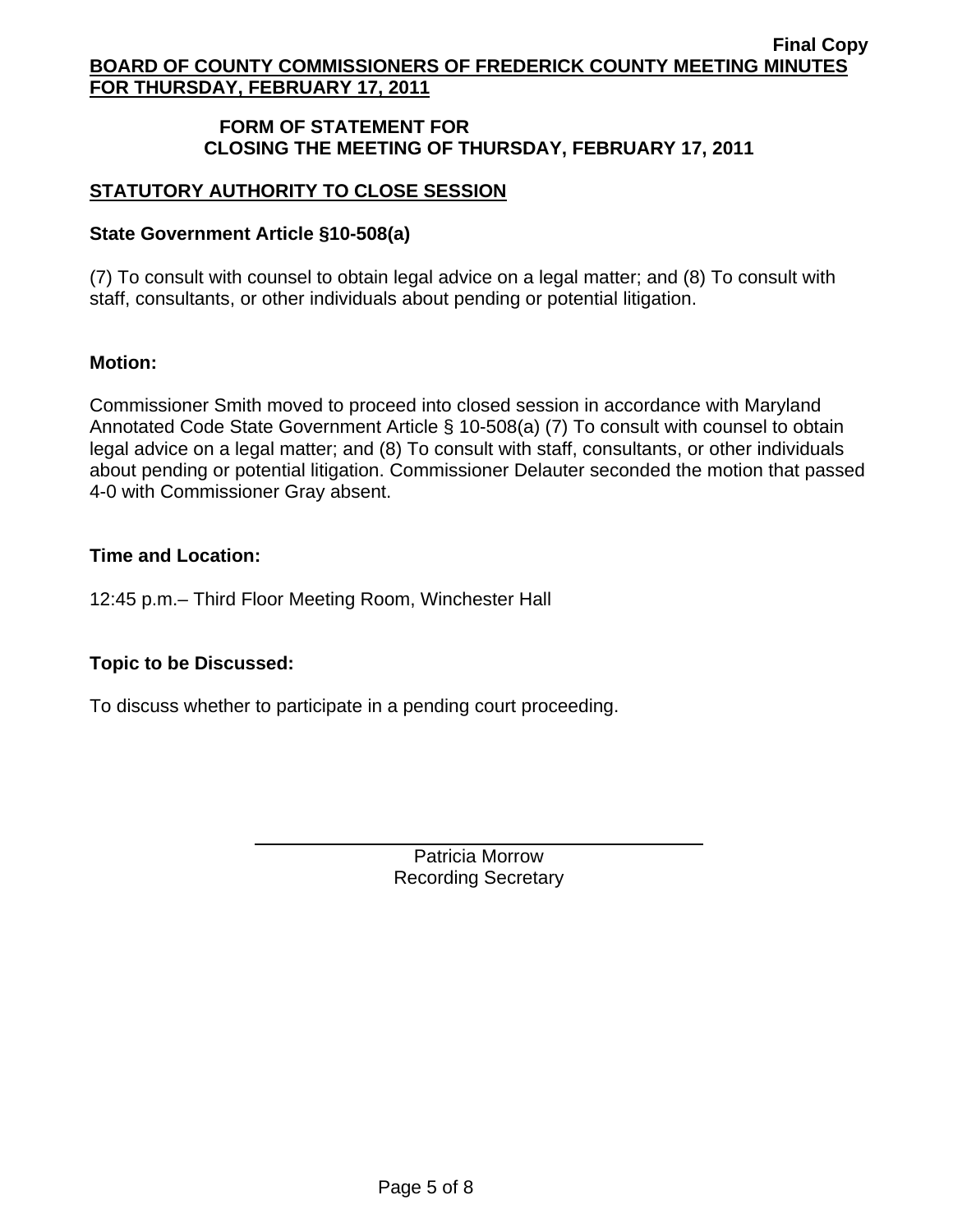#### **FORM OF STATEMENT FOR MINUTES OF NEXT OPEN MEETING ON TUESDAY, FEBRUARY 22, 2011, FOLLOWING THE CLOSED MEETING OF THURSDAY, FEBRUARY 17, 2011**

# **STATUTORY AUTHORITY TO CLOSE SESSION**

#### **State Government Article §10-508(a):**

- (7) To consult with counsel to obtain legal advice on a legal matter; and
- (8) To consult with staff, consultants, or other individuals about pending or potential litigation.

## **Motion:**

Commissioner Smith moved to proceed into closed session in accordance with Maryland Annotated Code State Government Article § 10-508(a) (7) To consult with counsel to obtain legal advice on a legal matter; and (8) To consult with staff, consultants, or other individuals about pending or potential litigation. Commissioner Delauter seconded the motion that passed 4-0 with Commissioner Gray absent.

#### **Time and Location:**

12:45 p.m. – Third Floor Meeting Room, Winchester Hall

#### **Others in attendance:**

B. Stanton, J. Mathias, W. Kearney, R. McCain, M. Chomel, K. Demosky, R.Winebrenner and M. Baker

## **Topic Discussed:**

To discuss whether to participate in a pending court proceeding.

## **Action Taken:**

The Board provided direction to staff.

 $\overline{a}$ 

Mary Baker Recording Secretary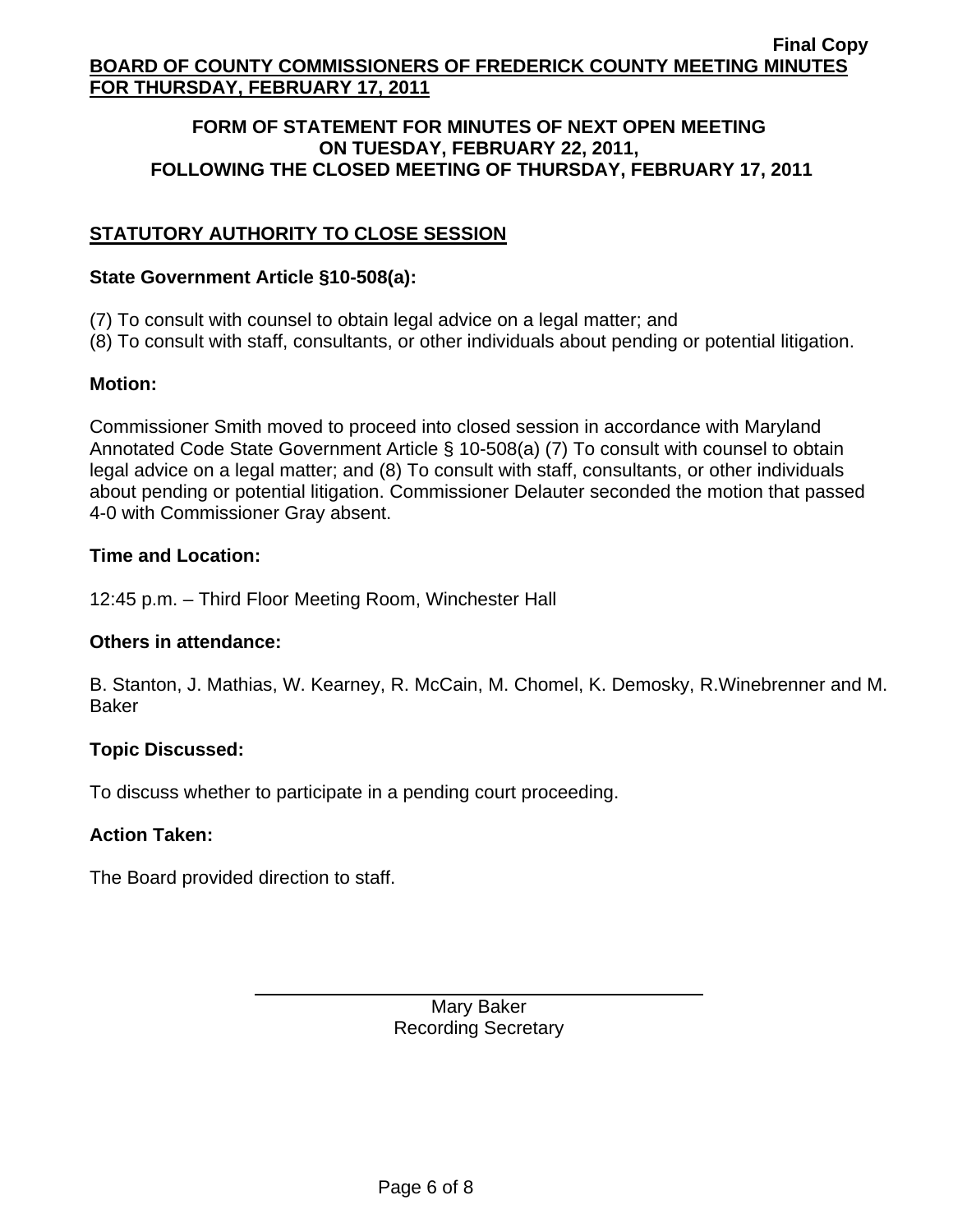## **FORM OF STATEMENT FOR CLOSING THE MEETING OF THURSDAY, FEBRUARY 17, 2011**

# **STATUTORY AUTHORITY TO CLOSE SESSION**

#### **State Government Article §10-508(a)**

(7) To consult with counsel to obtain legal advice on a legal matter; and (8) To consult with staff, consultants, or other individuals about pending or potential litigation.

#### **Motion:**

Commissioner Smith moved to proceed into closed session in accordance with Maryland Annotated Code State Government Article § 10-508(a) (7) To consult with counsel to obtain legal advice on a legal matter; and (8) To consult with staff, consultants, or other individuals about pending or potential litigation. Commissioner Delauter seconded the motion that passed 4-0 with Commissioner Gray absent.

#### **Time and Location:**

12:45 p.m. – Third Floor Meeting Room, Winchester Hall

## **Topic to be Discussed:**

To discuss possible resolution of pending contract claims.

 $\overline{a}$ 

Patricia Morrow Recording Secretary